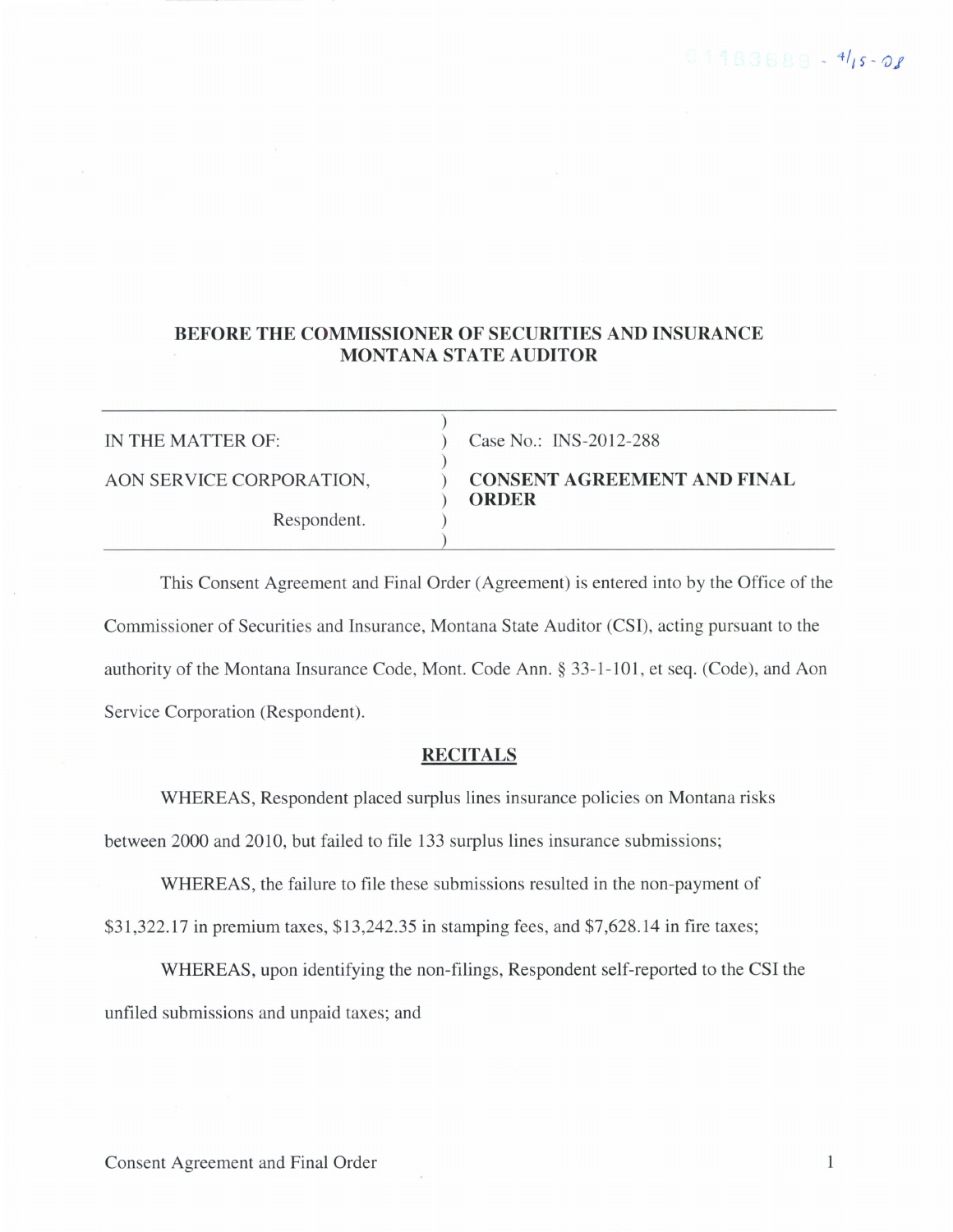WHEREAS, a failure to file surplus lines insurance submissions and to remit premium taxes, stamping fees, and fire taxes violates Mont. Code Ann. §§ 33-2-310, 33-2-311, 33-2-321, and 50-3-109;

NOW, THEREFORE, in consideration of the mutual undertakings contained in this Agreement, the CSI and Respondent enter into the following:

#### STIPULATIONS AND CONSENTS

1. Admitting the foregoing, Respondent stipulates and agrees to the following:

A. Respondent will pay the outstanding premium taxes of \$3I,322.17 to the CSI within 30 days of the date of this Agreement.

B. Respondent will pay the outstanding stamping fees of \$13,242.35 to the CSI within 30 days of the date of this Agreement.

C. Respondent will pay the outstanding fire taxes of \$7,628.14 to the CSI within 30 days of the date of this Agreement.

2. All parties to this Agreement stipulate and agree as follows:

A. Respondent acknowledges that its authorized representative signing this Agreement has read and understands each term of this Agreement and that it enters into this Agreement voluntarily and without reservation.

B. Respondent and the CSI agree that this Agreement resolves the matters set forth in the Recitals, and that the CSI has no intention to impose any penalty or fine, or take any other disciplinary action, for the conduct detailed therein.

C. With respect to the Recitals, Respondent specifically and affirmatively waives a contested case hearing and its right to appeal under the Montana Administrative

 $\overline{2}$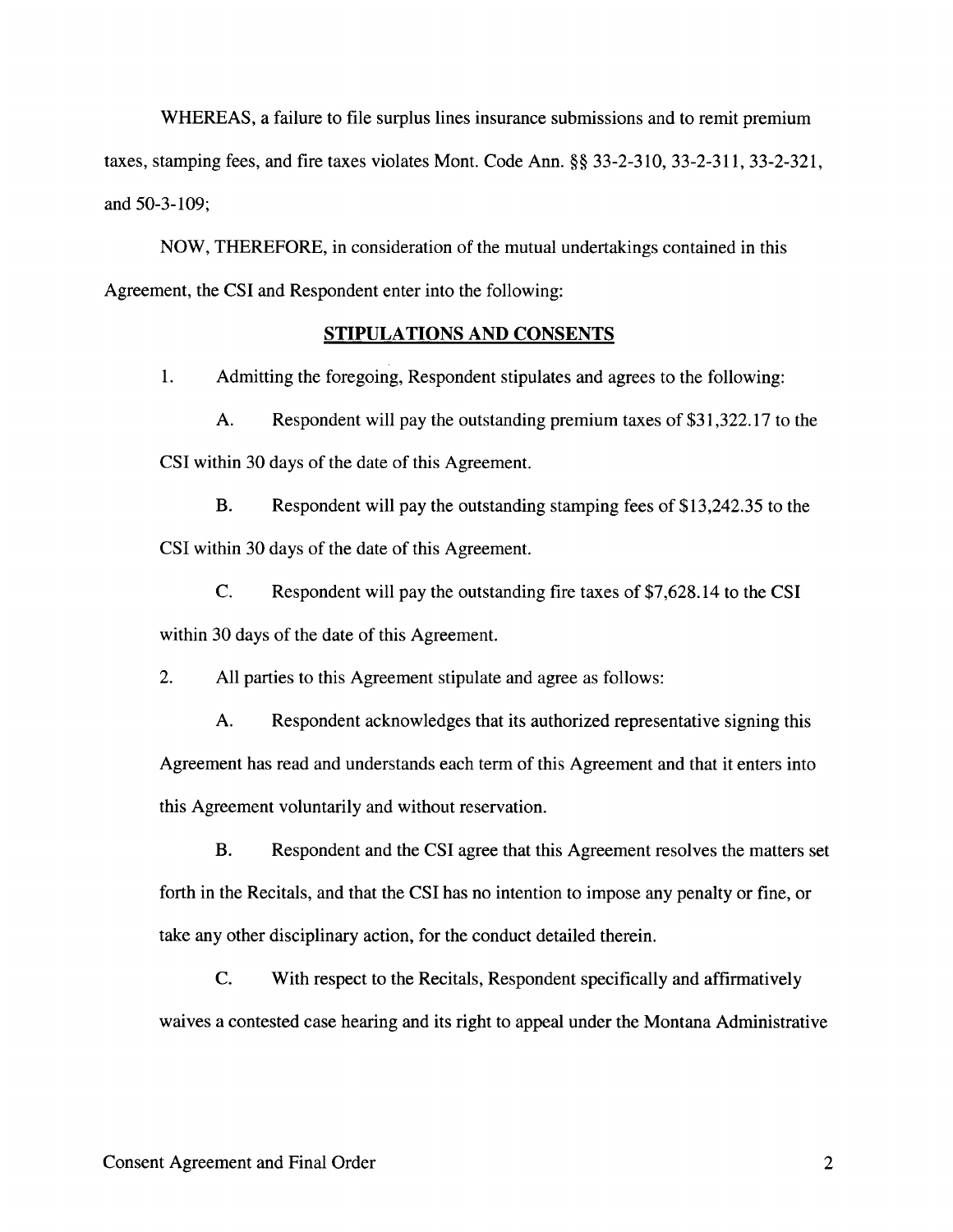Procedure Act, including Title 2, chapter 4, part 7, and elects to resolve this matter on the terms and conditions set forth therein.

D. Respondent fully and forever releases and discharges the CSI from any and all actions, claims, causes of action, demands, or expenses for damages or injuries, whether asserted or unasserted, known or unknown, foreseen or unforeseen, arising out of the Recitals.

E. This Agreement is entered without adjudication of any issue, law, or fact. It is entered solely for the purpose of resolving the matters set forth in the Recitals and is not intended to be used for any other purpose.

F. This Agreement constitutes the entire agreement between the parties with respect to the subject matter and no other promises or agreements, either express or implied, have been made by the CSI or by any member, officer, agent, or representative of the CSI to induce Respondent to enter into this Agreement.

G. This Agreement may not be modified orally, and any subsequent modifications to this Agreement must be mutually agreed upon in writing to be effective.

H. This Agreement shall be incorporated into and made part of the attached Final Order issued by the Commissioner of Securities and Insurance, Montana State Auditor (Commissioner), herein.

L This Agreement shall be effective upon signing of the Final Order.